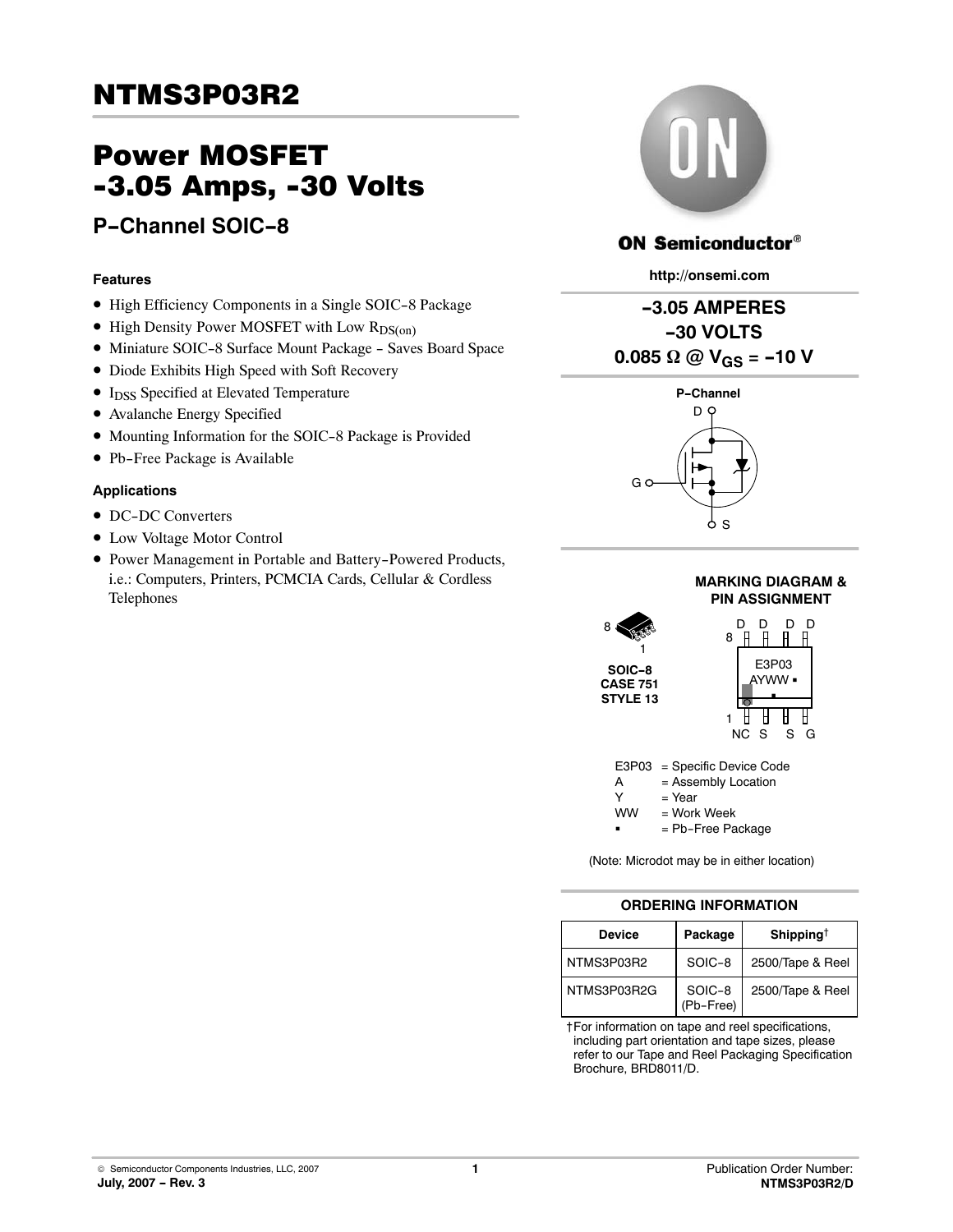#### **MAXIMUM RATINGS**

| Rating                                                                                                                                                                                                     |                                                                                        | Value                                       | Unit                              |
|------------------------------------------------------------------------------------------------------------------------------------------------------------------------------------------------------------|----------------------------------------------------------------------------------------|---------------------------------------------|-----------------------------------|
| Drain-to-Source Voltage                                                                                                                                                                                    |                                                                                        | $-30$                                       | $\vee$                            |
| Gate-to-Source Voltage - Continuous                                                                                                                                                                        | $V_{GS}$                                                                               | ±20                                         | $\vee$                            |
| Thermal Resistance -<br>Junction-to-Ambient (Note 1)<br>Total Power Dissipation $@T_A = 25^\circ C$<br>Continuous Drain Current @ 25°C<br>Continuous Drain Current @ 70°C<br>Pulsed Drain Current (Note 4) | $R_{\theta JA}$<br>$P_D$<br>l <sub>D</sub><br>I <sub>D</sub><br><b>I</b> <sub>DM</sub> | 171<br>0.73<br>$-2.34$<br>$-1.87$<br>$-8.0$ | $\degree$ C/W<br>W<br>Α<br>A<br>A |
| Thermal Resistance -<br>Junction-to-Ambient (Note 2)<br>Total Power Dissipation $@T_A = 25^\circ C$<br>Continuous Drain Current @ 25°C<br>Continuous Drain Current @ 70°C<br>Pulsed Drain Current (Note 4) | $R_{\theta JA}$<br>$P_D$<br>l <sub>D</sub><br>In.<br>I <sub>DM</sub>                   | 100<br>1.25<br>$-3.05$<br>$-2.44$<br>$-12$  | $\degree$ C/W<br>W<br>A<br>A<br>A |
| Thermal Resistance -<br>Junction-to-Ambient (Note 3)<br>Total Power Dissipation $@T_A = 25^\circ C$<br>Continuous Drain Current @ 25°C<br>Continuous Drain Current @ 70°C<br>Pulsed Drain Current (Note 4) |                                                                                        | 62.5<br>2.0<br>$-3.86$<br>$-3.1$<br>$-15$   | $\degree$ C/W<br>W<br>A<br>Α<br>A |
| Operating and Storage Temperature Range                                                                                                                                                                    | $T_J$ , $T_{\text{stg}}$                                                               | $-55$ to $+150$                             | °C                                |
| Single Pulse Drain-to-Source Avalanche Energy - Starting $T_{\rm J}$ = 25 °C<br>$(V_{DD} = -30$ Vdc, V <sub>GS</sub> = -4.5 Vdc, Peak I <sub>L</sub> = -7.5 Apk, L = 5 mH, R <sub>G</sub> = 25 $\Omega$ )  | $E_{AS}$                                                                               | 140                                         | mJ                                |
| Maximum Lead Temperature for Soldering Purposes, 1/8" from case for 10 seconds                                                                                                                             | $T_{L}$                                                                                | 260                                         | $^{\circ}C$                       |

Stresses exceeding Maximum Ratings may damage the device. Maximum Ratings are stress ratings only. Functional operation above the Recommended Operating Conditions is not implied. Extended exposure to stresses above the Recommended Operating Conditions may affect device reliability.

1. Minimum  $\overline{FR}-4$  or G-10 PCB,  $t =$  steady state.

2. Mounted onto a 2″ square FR-4 Board (1″ sq. 2 oz Cu 0.06″ thick single sided), t = steady state.

3. Mounted onto a 2″ square FR-4 Board (1″ sq. 2 oz Cu 0.06″ thick single sided), t ≤ 10 seconds.

4. Pulse Test: Pulse Width = 300  $\mu$ s, Duty Cycle = 2%.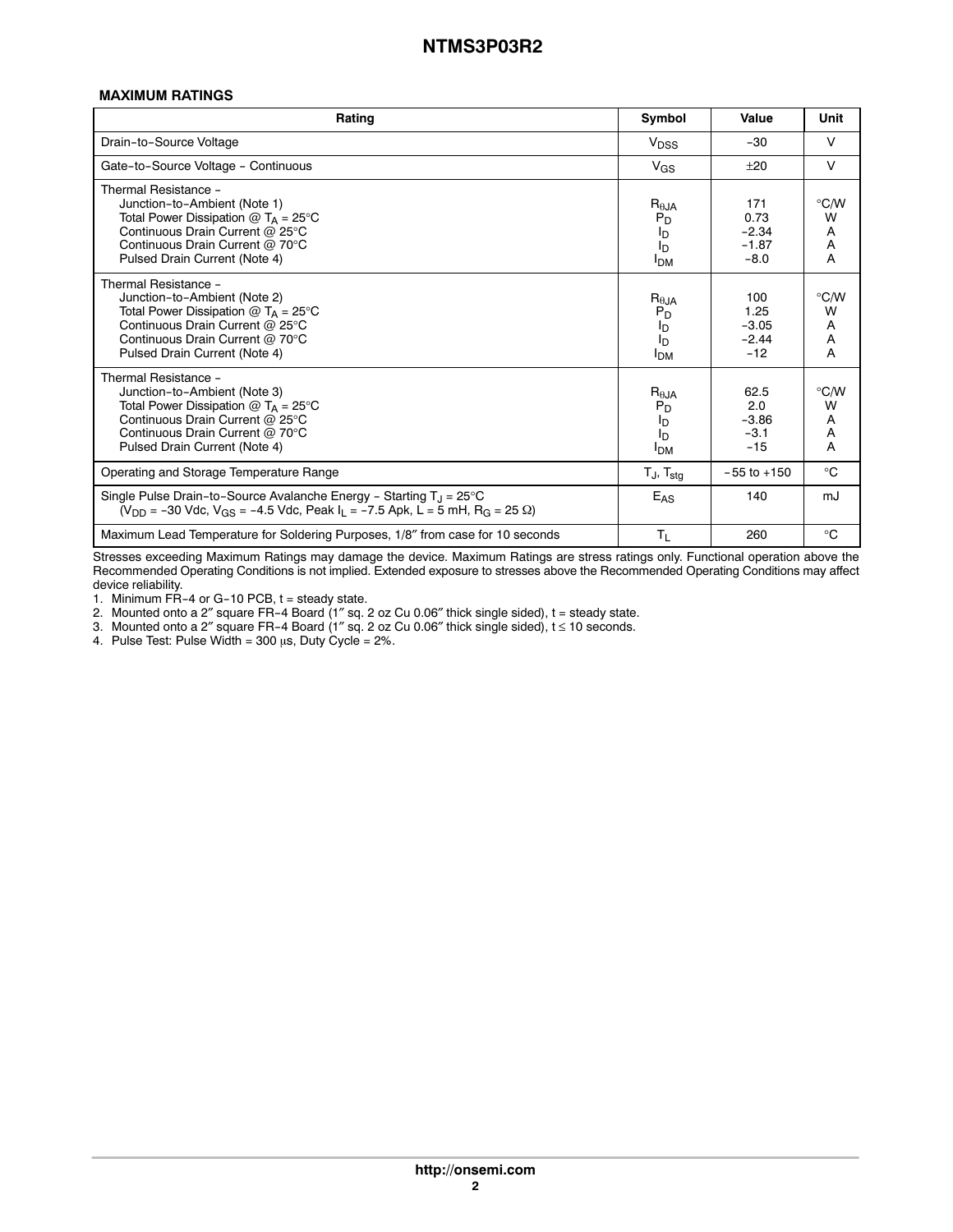#### **ELECTRICAL CHARACTERISTICS** (T<sub>J</sub> = 25°C unless otherwise noted) (Note 5)

| <b>Characteristic</b>                                                                                                                              |                                                                                                     | Symbol                  | Min                                | <b>Typ</b>               | Max                      | Unit         |
|----------------------------------------------------------------------------------------------------------------------------------------------------|-----------------------------------------------------------------------------------------------------|-------------------------|------------------------------------|--------------------------|--------------------------|--------------|
| <b>OFF CHARACTERISTICS</b>                                                                                                                         |                                                                                                     |                         |                                    |                          |                          |              |
| Drain-to-Source Breakdown Voltage<br>$(V_{GS} = 0$ Vdc, $I_D = -250$ $\mu$ Adc)<br>Temperature Coefficient (Positive)                              |                                                                                                     | $V_{(BR)DSS}$           | -30                                | $-30$                    | $\overline{a}$           | Vdc<br>mV/°C |
| Zero Gate Voltage Drain Current<br>$(V_{DS} = -30$ Vdc, $V_{GS} = 0$ Vdc, $T_J = 25$ °C)<br>$(V_{DS} = -30$ Vdc, $V_{GS} = 0$ Vdc, $T_J = 125$ °C) |                                                                                                     | <b>I</b> <sub>DSS</sub> |                                    |                          | $-1.0$<br>$-10$          | uAdc         |
| Gate-Body Leakage Current<br>$(V_{GS} = -20$ Vdc, $V_{DS} = 0$ Vdc)                                                                                |                                                                                                     | <sup>I</sup> GSS        |                                    |                          | $-100$                   | nAdc         |
| Gate-Body Leakage Current<br>$(V_{GS} = +20$ Vdc, $V_{DS} = 0$ Vdc)                                                                                |                                                                                                     | l <sub>GSS</sub>        | ۳                                  | $\overline{\phantom{0}}$ | 100                      | nAdc         |
| <b>ON CHARACTERISTICS</b>                                                                                                                          |                                                                                                     |                         |                                    |                          |                          |              |
| Gate Threshold Voltage<br>$(V_{DS} = V_{GS}, I_D = -250 \mu A d c)$<br>Temperature Coefficient (Negative)                                          |                                                                                                     | $V_{GS(th)}$            | $-1.0$<br>$\overline{\phantom{0}}$ | $-1.7$<br>3.6            | -2.5                     | Vdc          |
| Static Drain-to-Source On-State Resistance<br>$(V_{GS} = -10$ Vdc, $I_D = -3.05$ Adc)<br>$(V_{GS} = -4.5$ Vdc, $I_D = -1.5$ Adc)                   |                                                                                                     | $R_{DS(on)}$            | $\overline{\phantom{0}}$           | 0.063<br>0.090           | 0.085<br>0.115           | Ω            |
| Forward Transconductance ( $V_{DS}$ = -15 Vdc, $I_D$ = -3.05 Adc)                                                                                  |                                                                                                     | <b>g<sub>FS</sub></b>   | $\overline{\phantom{0}}$           | 5.0                      | $\overline{\phantom{a}}$ | Mhos         |
| <b>DYNAMIC CHARACTERISTICS</b>                                                                                                                     |                                                                                                     |                         |                                    |                          |                          |              |
| Input Capacitance                                                                                                                                  |                                                                                                     | $C_{iss}$               | $\qquad \qquad -$                  | 520                      | 750                      | pF           |
| <b>Output Capacitance</b>                                                                                                                          | $(V_{DS} = -24$ Vdc, $V_{GS} = 0$ Vdc,<br>$f = 1.0$ MHz)                                            | $\mathrm{C_{oss}}$      | $\overline{a}$                     | 170                      | 325                      |              |
| Reverse Transfer Capacitance                                                                                                                       |                                                                                                     | $C_{rss}$               | $\overline{\phantom{0}}$           | 70                       | 135                      |              |
| <b>SWITCHING CHARACTERISTICS (Notes 6 &amp; 7)</b>                                                                                                 |                                                                                                     |                         |                                    |                          |                          |              |
| Turn-On Delay Time                                                                                                                                 |                                                                                                     | $t_{d(on)}$             | $\overline{\phantom{a}}$           | 12                       | 22                       | ns           |
| <b>Rise Time</b>                                                                                                                                   | $(V_{DD} = -24$ Vdc, $I_D = -3.05$ Adc,<br>$V_{GS}$ = -10 Vdc,<br>$R_G = 6.0 \Omega$                | t <sub>r</sub>          | $\overline{a}$                     | 16                       | 30                       |              |
| Turn-Off Delay Time                                                                                                                                |                                                                                                     | $t_{d(\text{off})}$     | $\overline{a}$                     | 45                       | 80                       |              |
| <b>Fall Time</b>                                                                                                                                   |                                                                                                     | t <sub>f</sub>          | $\overline{\phantom{0}}$           | 45                       | 80                       |              |
| Turn-On Delay Time                                                                                                                                 |                                                                                                     | $t_{d(on)}$             | $\overline{\phantom{0}}$           | 16                       |                          | ns           |
| <b>Rise Time</b>                                                                                                                                   | $(V_{DD} = -24$ Vdc, $I_D = -1.5$ Adc,                                                              | $t_{r}$                 | $\qquad \qquad -$                  | 42                       | $\overline{\phantom{a}}$ |              |
| Turn-Off Delay Time                                                                                                                                | $V_{GS} = -4.5$ Vdc,<br>$R_G = 6.0 \Omega$                                                          | $t_{d(\text{off})}$     | $\overline{a}$                     | 32                       | $\overline{\phantom{0}}$ |              |
| Fall Time                                                                                                                                          |                                                                                                     | t <sub>f</sub>          | $\overline{a}$                     | 35                       | $\overline{\phantom{a}}$ |              |
| <b>Total Gate Charge</b>                                                                                                                           |                                                                                                     | $Q_{\text{tot}}$        | $\overline{\phantom{a}}$           | 16                       | 25                       | nС           |
| Gate-Source Charge                                                                                                                                 | $(V_{DS} = -24$ Vdc,<br>$V_{GS}$ = -10 Vdc,                                                         |                         | $\overline{\phantom{0}}$           | 2.0                      |                          |              |
| $I_n = -3.05$ Adc)<br>Gate-Drain Charge                                                                                                            |                                                                                                     | $Q_{gd}$                | $\overline{\phantom{0}}$           | 4.5                      | $\overline{\phantom{a}}$ |              |
| <b>BODY-DRAIN DIODE RATINGS (Note 6)</b>                                                                                                           |                                                                                                     |                         |                                    |                          |                          |              |
| Diode Forward On-Voltage                                                                                                                           | $(I_S = -3.05$ Adc, $V_{GS} = 0$ V)<br>$(I_S = -3.05$ Adc, $V_{GS} = 0$ V, T <sub>J</sub> = 125 °C) | $V_{SD}$                | -<br>$\overline{a}$                | $-0.96$<br>$-0.78$       | -1.25                    | Vdc          |
| Reverse Recovery Time                                                                                                                              | $I_S = -3.05$ Adc, $V_{GS} = 0$ Vdc,<br>$dl_S/dt = 100 A/µs$                                        | $t_{rr}$                | $\qquad \qquad -$                  | 34                       | $\overline{\phantom{a}}$ | ns           |
|                                                                                                                                                    |                                                                                                     | $t_{a}$                 | $\overline{\phantom{0}}$           | 18                       |                          |              |
|                                                                                                                                                    |                                                                                                     | $t_{\rm b}$             | $\overline{\phantom{0}}$           | 16                       | $\overline{\phantom{a}}$ |              |
| Reverse Recovery Stored Charge                                                                                                                     |                                                                                                     |                         | $\overline{\phantom{a}}$           | 0.03                     | $\overline{\phantom{a}}$ | μC           |

5. Handling precautions to protect against electrostatic discharge is mandatory.

6. Indicates Pulse Test: Pulse Width = 300  $\mu$ s max, Duty Cycle = 2%.

7. Switching characteristics are independent of operating junction temperature.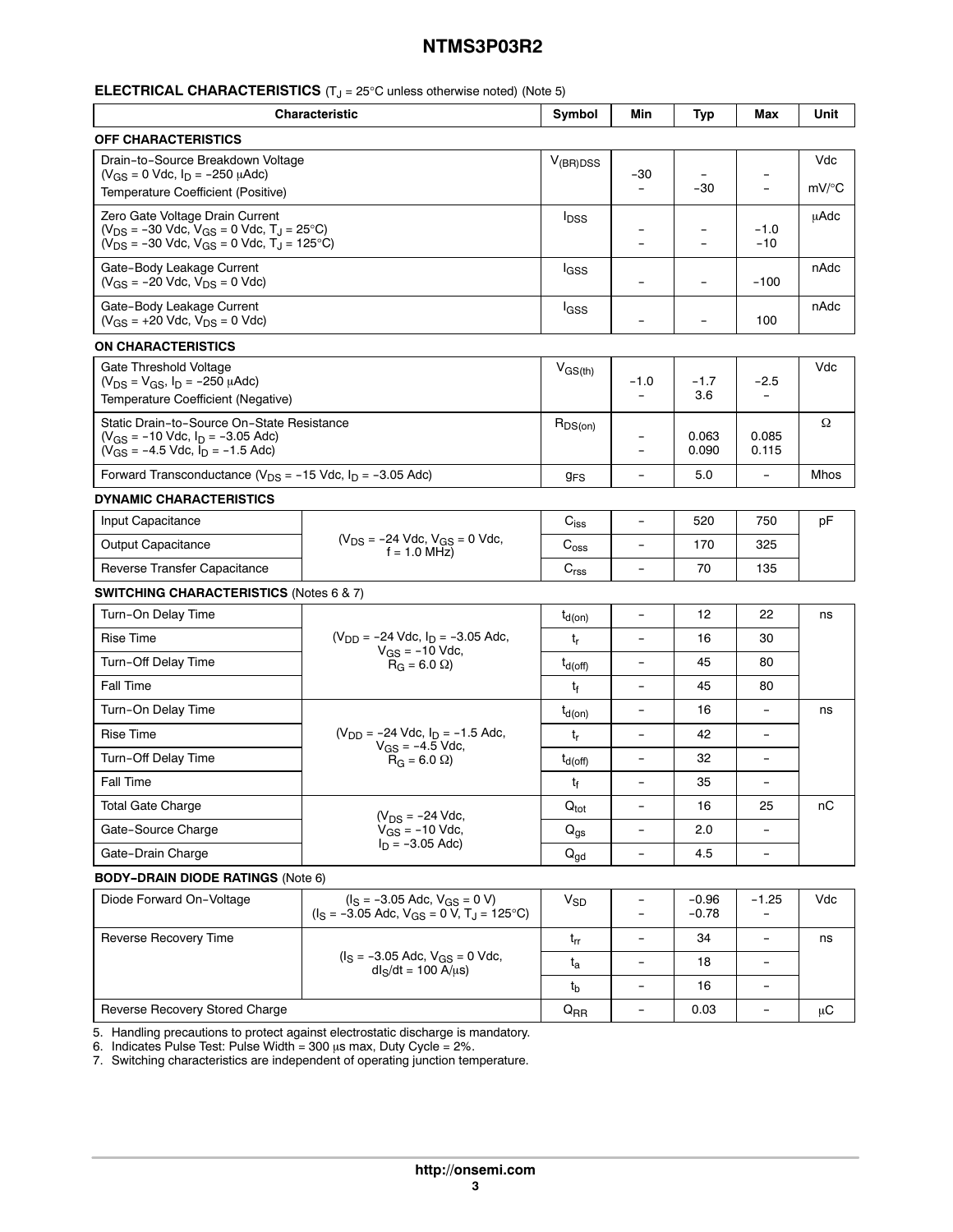### **TYPICAL ELECTRICAL CHARACTERISTICS**

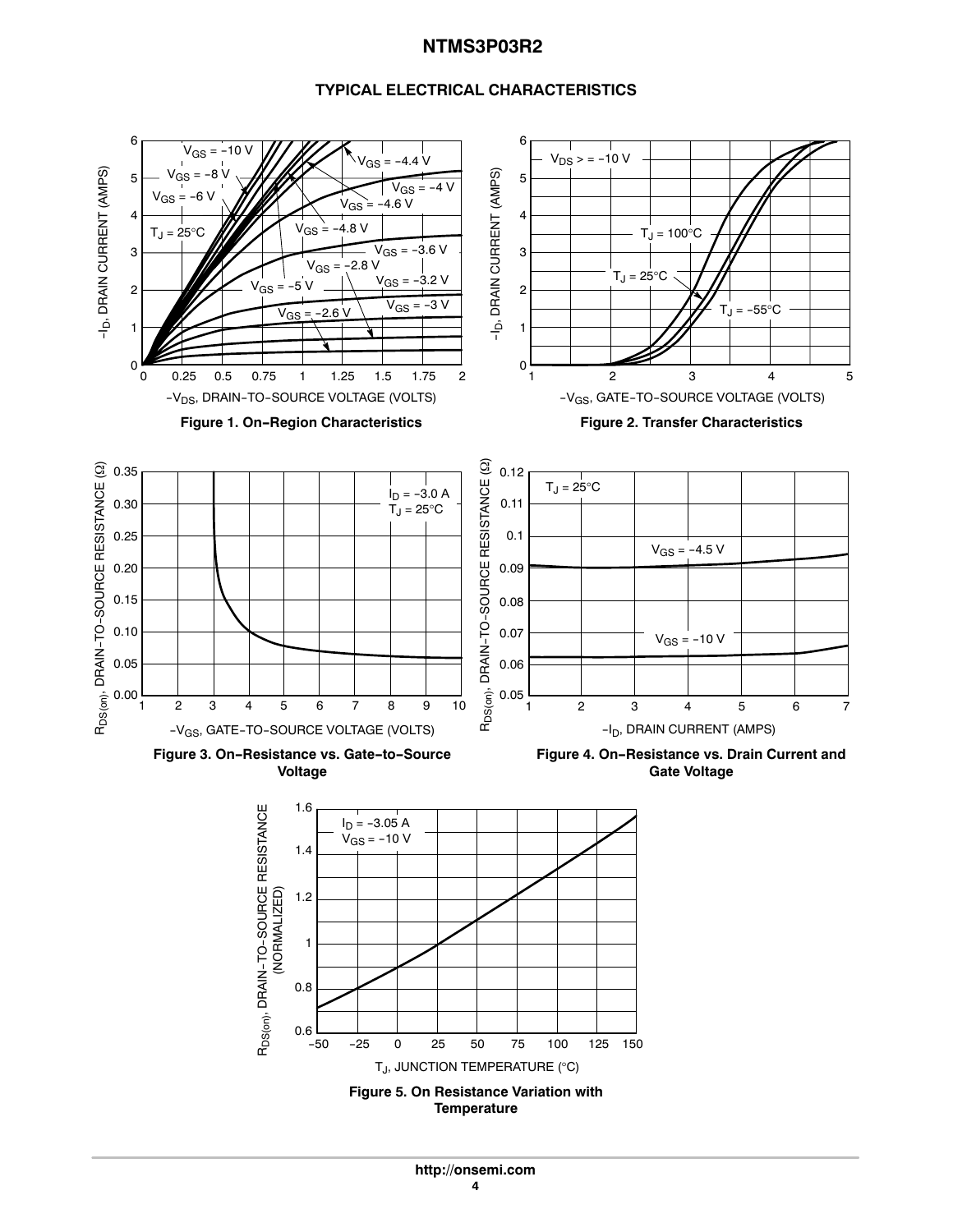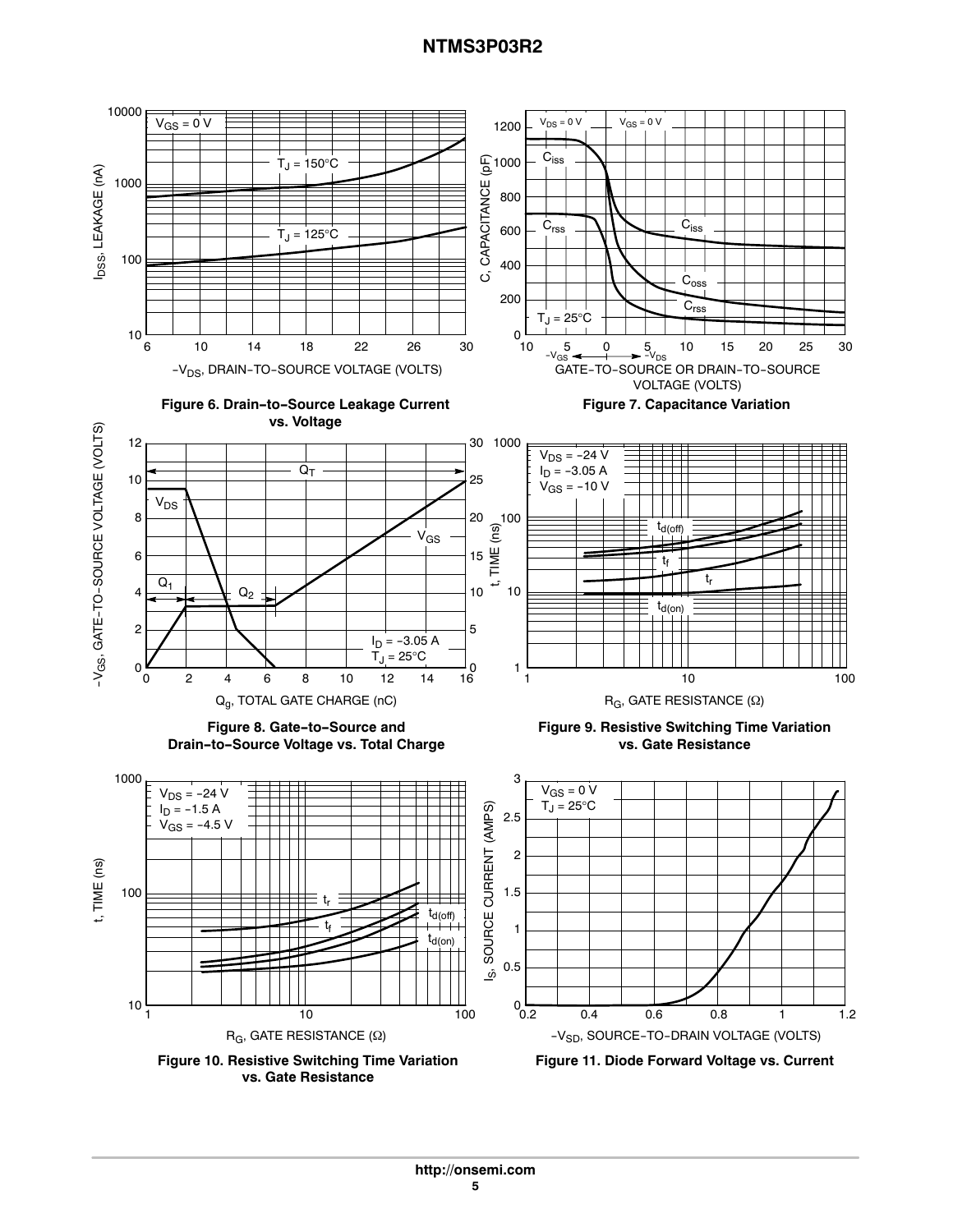TIME